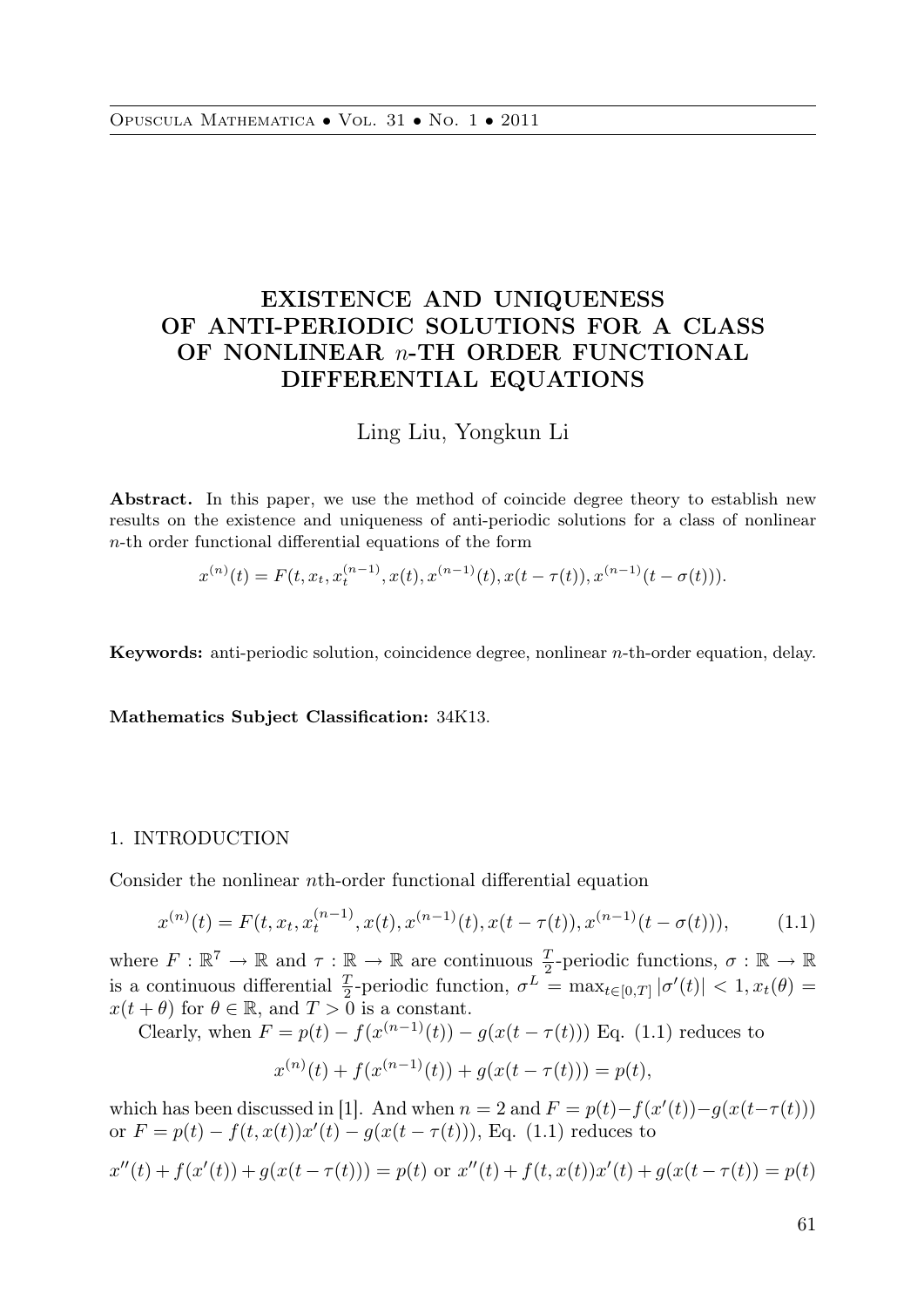which has been known as the delayed Rayleigh equation [2–6] or the delayed Liénard equation [7–9], respectively. Therefore, we can consider Eq. (1.1) as a generalized higher-order delayed Rayleigh equation or delayed Liénard equation.

Arising from problems in applied sciences, anti-periodic problems of nonlinear differential equations have been extensively studied by many authors during the past twenty years, see [10–18] and references therein. For example, anti-periodic trigonometric polynomials are important in the study of interpolation problems [19, 20], and anti-periodic wavelets are discussed in [21]. However, to the best of our knowledge, there exists few results for the existence and uniqueness of anti-periodic solutions of Equation (1.1) by applying the method of coincidence degree.

A primary purpose of this paper is to study the existence and uniqueness of anti-periodic solutions of Eq. (1.1) by using the method of coincidence degree theory.

The organization of this paper is as follows. In Section 2, we give some lemmas needed in later sections. In Section 3, by using the method of coincidence degree, we establish some sufficient conditions for the existence and uniqueness of anti-periodic solutions of Eq. (1.1). An illustrative example is given in Section 4.

### 2. PRELIMINARIES

The following continuation theorem of coincidence degree theory is crucial in the arguments of our main results which are cited from [22].

Let X, Y be Banach spaces,  $L : \text{Dom } L \subset X \to \text{dim } Y$  be a linear mapping, and  $N : \mathbb{X} \to \mathbb{Y}$  be a continuous mapping. The mapping L will be called a Fredholm mapping of index zero if dim Ker  $L = \infty$  dim Im  $L < +\infty$  and Im L is closed in Y. If L is a Fredholm mapping of index zero and there exist continuous projector  $P : \mathbb{X} \to \mathbb{X}$ and  $Q : \mathbb{Y} \to \mathbb{Y}$  such that Im $P = \text{Ker } L$ ,  $\text{Ker } Q = \text{Im}(I - Q)$ , it follows that mapping  $L|_{\text{Dom }L\cap\text{Ker }P}: (I-P)\mathbb{X} \to \text{Im }L$  is invertible. We denote the inverse of that mapping by  $K_P$ . If  $\Omega$  is an open bounded subset of X, the mapping N will be called L-compact on  $\Omega$  if  $QN(\Omega)$  is bounded and  $K_P(I-Q)N:\overline{\Omega}\to\mathbb{X}$  is compact.

**Lemma 2.1** ([22]). *Let* X, Y *be two Banach spaces*,  $\Omega \subset X$  *be open bounded and symmetric with*  $0 \in \Omega$ *. Suppose that*  $L : D(L) \subset \mathbb{X} \to \mathbb{Y}$  *is a linear Fredholm operator of index zero with*  $D(L) \cap \overline{\Omega} \neq \emptyset$  and  $N : \overline{\Omega} \to \mathbb{Y}$  *is L-compact. Further, we also assume that*

(H) 
$$
Lx - Nx \neq \lambda(-Lx - N(-x))
$$
 for all  $x \in D(L) \cap \partial\Omega, \lambda \in (0, 1]$ .

*Then equation*  $Lx = Nx$  *has at least one solution on*  $D(L) \cap \overline{\Omega}$ *.* 

Let  $x : \mathbb{R} \to \mathbb{R}$  be continuous,  $x(t)$  is said to be anti-periodic on  $\mathbb{R}$  if,

$$
x(t+\frac{T}{2}) = -x(t), \text{ for all } t \in \mathbb{R}.
$$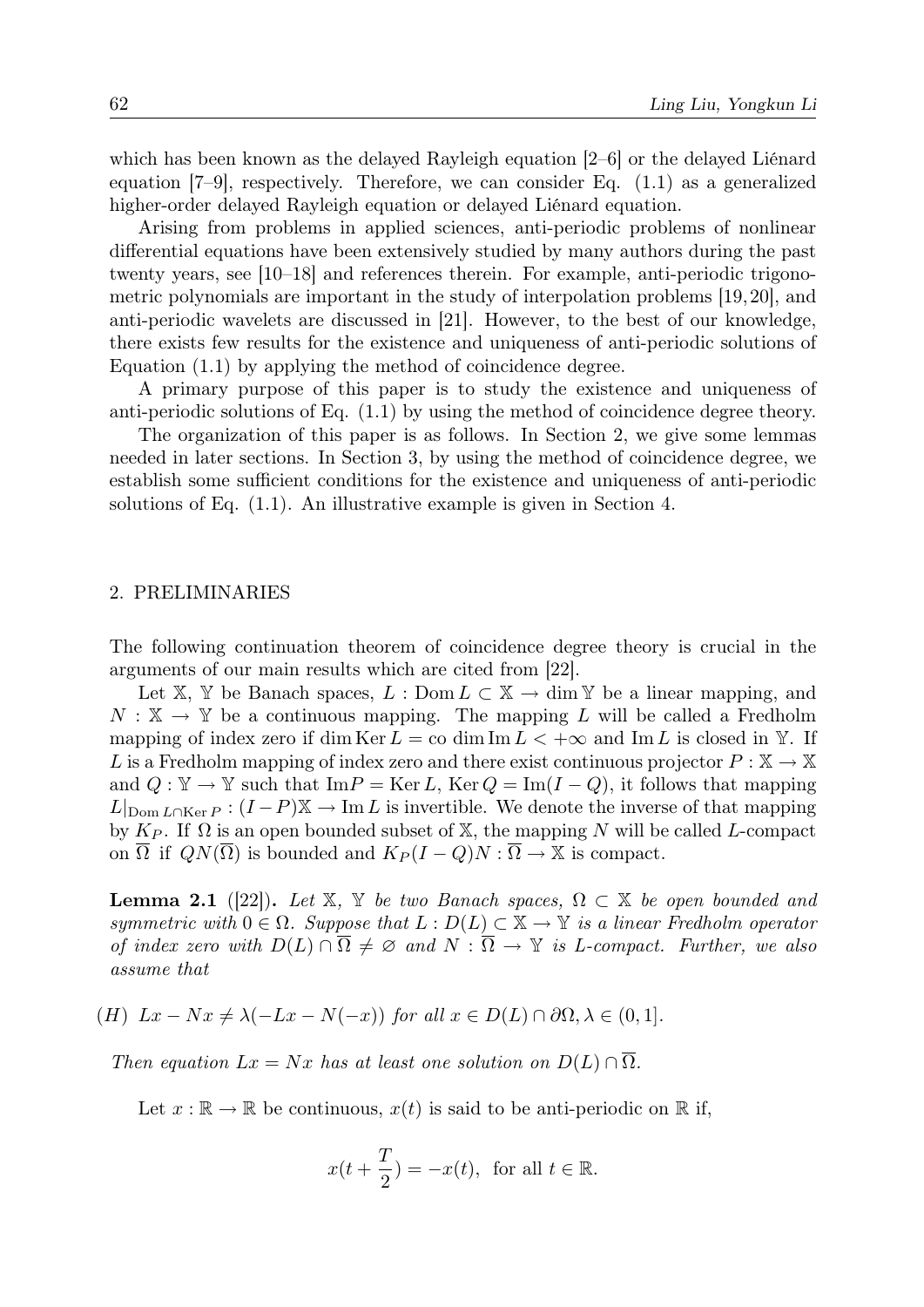We will adopt the following notations:

$$
C_T^k := \{ x \in C^k(\mathbb{R}, \mathbb{R}), x \text{ is } T\text{-periodic} \}, \quad k \in \{0, 1, 2, \cdots \},
$$
  

$$
|x|_2 = \left( \int_0^T |x(t)|^2 dt \right)^{1/2}, \quad |x|_\infty = \max_{t \in [0, T]} |x(t)|, \quad |x^{(k)}|_\infty = \max_{t \in [0, T]} |x^{(k)}(t)|,
$$
  

$$
C_T^{k, \frac{1}{2}} := \left\{ x \in C_T^k, x\left(t + \frac{T}{2}\right) = -x(t), \quad \text{for all} \quad t \in \mathbb{R} \right\}.
$$

It is clear that  $C_T^{k, \frac{1}{2}}$  is a linear normed space endowed with the norm  $\|\cdot\|$  defined by

$$
||x|| = \max\{|x|_{\infty}, |x'|_{\infty}, \cdots, |x^{(k)}|_{\infty}\},
$$
 for all  $x \in C_T^{k, \frac{1}{2}}$ .

For the sake of convenience, we introduce the following assumptions:

(H<sub>1</sub>) There exist nonnegative constants  $\alpha, \beta, \gamma, \delta, \epsilon$  and  $\eta$  such that

$$
|F(t, x_1, x_2, x_3, x_4, x_5, x_6) - F(t, y_1, y_2, y_3, y_4, y_5, y_6)| \leq \alpha |x_1 - y_1| + \beta |x_2 - y_2| +
$$
  
+  $\gamma |x_3 - y_3| + \delta |x_4 - y_4| +$   
+  $\epsilon |x_5 - y_5| + \eta |x_6 - y_6|$ 

for all  $(t, x_1, x_2, x_3, x_4, x_5, x_6), (t, y_1, y_2, y_3, y_4, y_5, y_6) \in \mathbb{R}^7$ .  $(H<sub>2</sub>)$  There exists a nonnegative constant m such that

$$
m|x-y| \le |F(t, u_1, u_2, u_3, x, u_4, u_5) - F(t, u_1, u_2, u_3, y, u_4, u_5)|
$$

for all  $t, x, y \in \mathbb{R}$  and some constants  $u_1, u_2, u_3, u_4, u_5 \in \mathbb{R}$ . ( $H_3$ ) For all  $(t, x, y, z, g, h, j) \in \mathbb{R}^7$ ,

$$
F\Big(t + \frac{T}{2}, -x, -y, -z, -g, -h, -j\Big) = -F(t, x, y, z, g, h, j).
$$

**Lemma 2.2** ([23]). *If*  $x \in C^2(\mathbb{R}, \mathbb{R}), x(t + T) = x(t)$ *, then* 

$$
|x'|_2 \leq \frac{T}{2\pi}|x''|_2.
$$

**Lemma 2.3** ([24]). *If*  $x \in C_T^1$  *and*  $\int_0^T x(t) dt = 0$ *, then* 

$$
|x|_2 \le \frac{T}{2\pi}|x'|_2.
$$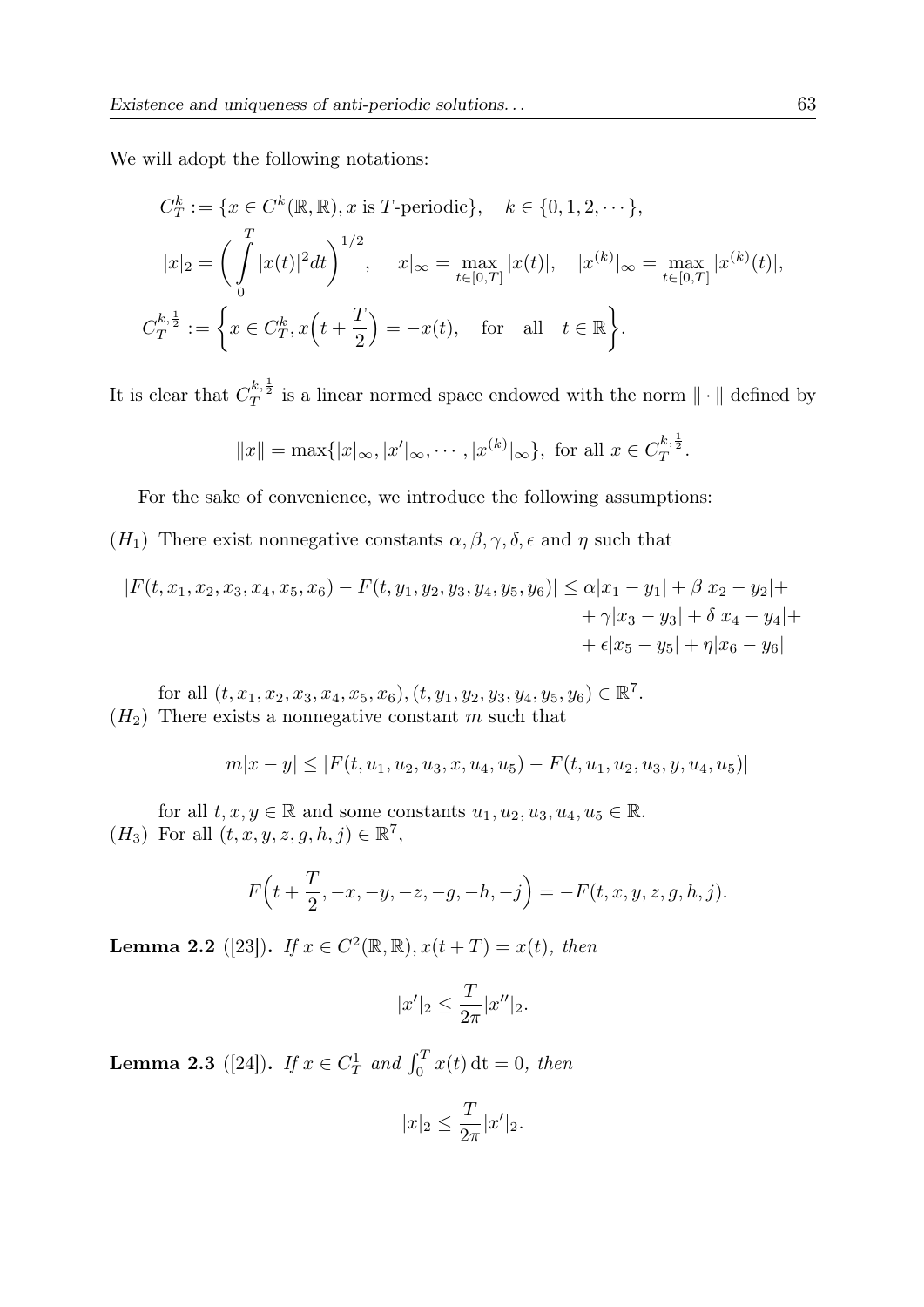**Lemma 2.4.** *If*  $x \in C_T^k$ *, then* 

$$
\int_{0}^{T} |x^{(k)}(t - \sigma(t))| dt \le \frac{1}{1 - \sigma^{L}} \int_{0}^{T} |x^{(k)}(t)| dt.
$$

*Proof.* Since  $\sigma^L = \max$  $\max_{t \in [0,T]} |\sigma'(t)| < 1$ , then  $t - \sigma(t)$  has its inverse function and represents the inverse function of  $t - \sigma(t)$  by  $\mu(t)$ . Let  $t - \sigma(t) = s$ , then  $t = \mu(s)$ and

$$
\int_{0}^{T} |x^{(k)}(t - \sigma(t))| dt = \int_{-\sigma(0)}^{\sigma(T)} \mu'(s) |x^{(k)}(s)| ds =
$$
\n
$$
= \int_{-\sigma(0)}^{\sigma(T)} \frac{|x^{(k)}(s)|}{1 - \sigma'(\mu(s))} ds \le
$$
\n
$$
\le \frac{1}{1 - \sigma^{L}} \int_{-\sigma(0)}^{\sigma(T)} |x^{(k)}(s)| ds \le
$$
\n
$$
\le \frac{1}{1 - \sigma^{L}} \int_{0}^{T} |x^{(k)}(s)| ds.
$$

This completes the proof of this lemma.

Lemma 2.5. *Assume that one of the following conditions is satisfied:*

(H<sub>4</sub>) Suppose that (H<sub>1</sub>) holds, and 
$$
\left[\alpha(\frac{T}{2\pi})^n + \left(\beta + \delta + \frac{\eta}{(1-\sigma^L)^{\frac{1}{2}}}\right) \frac{T}{2\pi} + \frac{\gamma+\epsilon}{\pi^{n-1}} \frac{T^n}{2^n}\right] < 1.
$$
  
(H<sub>5</sub>) Suppose that (H<sub>1</sub>) - (H<sub>2</sub>) hold, and  $0 \le \delta < m$ .

*Then Eq.* (1.1) *has at most one anti-periodic solution.*

*Proof.* Suppose that  $x_1(t)$  and  $x_2(t)$  are two anti-periodic solutions of Eq. (1.1). Then we have

$$
(x_1(t) - x_2(t))^{(n)} = F_1(t) - F_2(t),
$$
\n(2.1)

where  $F_i(t) = F(t, x_{it}, x_{it-1}^{(n-1)}, x_i(t), x_i^{(n-1)}(t), x_i(t - \tau(t)), x_i^{(n-1)}(t - \sigma(t))), i = 1, 2$ . Set  $z(t) = x_1(t) - x_2(t)$ . Hence we get from  $(2.1)$  that

$$
z^{(n)} = F_1(t) - F_2(t). \tag{2.2}
$$

Since  $z(t) = x_1(t) - x_2(t)$  is an anti-periodic function on R, then

$$
\int\limits_0^T z(t)dt = 0.
$$

 $\Box$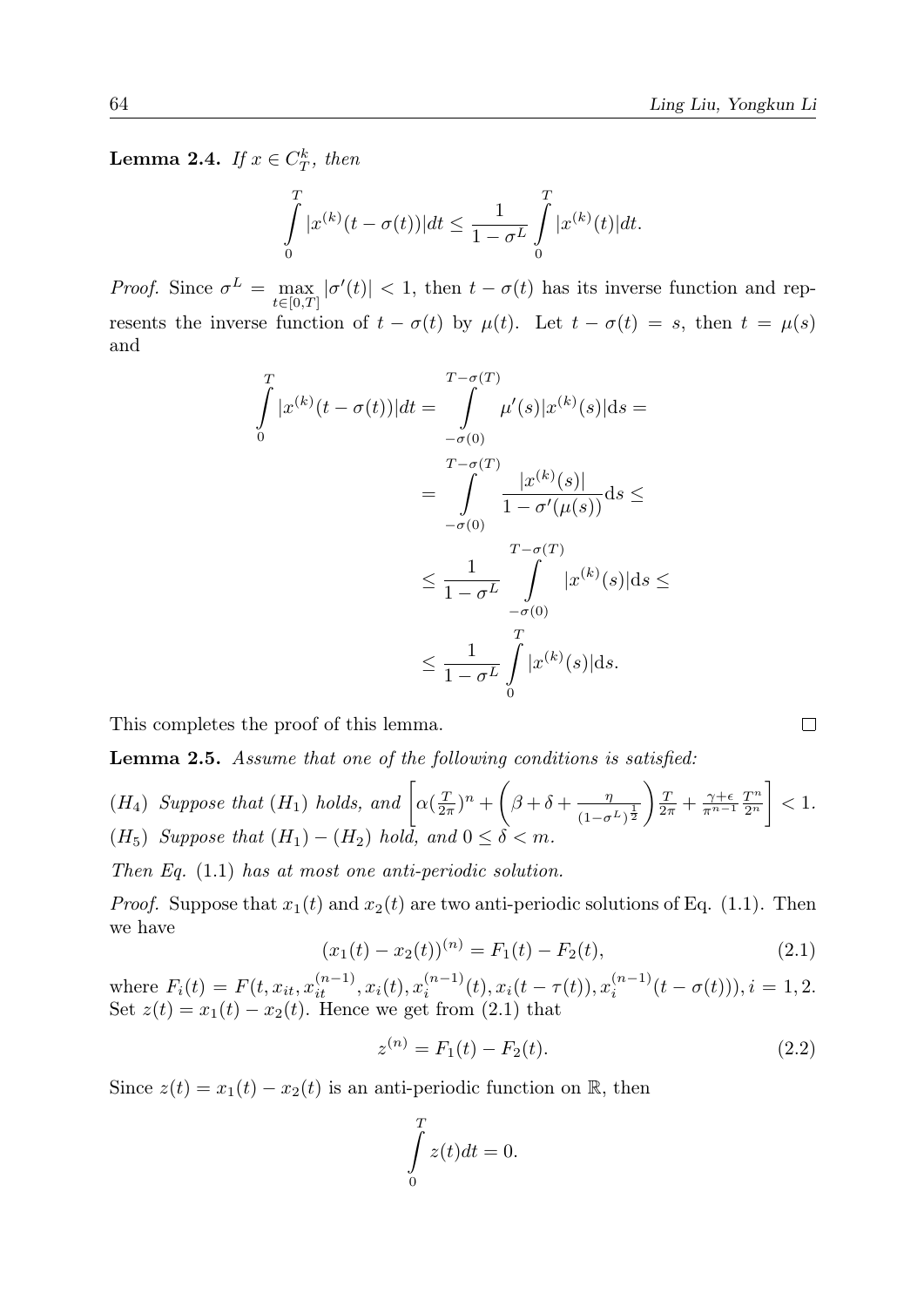It follows that there exists a constant  $\widetilde{\gamma} \in [0,T]$  such that

$$
z(\tilde{\gamma}) = 0. \tag{2.3}
$$

Then, we have

$$
|z(t)| = \left| z(\widetilde{\gamma}) + \int_{\widetilde{\gamma}}^t z'(s) ds \right| \le
$$
  

$$
\le \int_{\widetilde{\gamma}}^t |z'(s)| ds, \quad t \in [\widetilde{\gamma}, \widetilde{\gamma} + T]
$$

and

$$
|z(t)| = |z(t - T)| =
$$
  
= 
$$
\left| z(\tilde{\gamma}) - \int_{t - T}^{\tilde{\gamma}} z'(s) ds \right| \le
$$
  

$$
\leq \int_{t - T}^{\tilde{\gamma}} |z'(s)| ds, \quad t \in [\tilde{\gamma}, \tilde{\gamma} + T].
$$

Combining the above two inequalities, we obtain

$$
|z|_{\infty} = \max_{t \in [0,T]} |z(t)| =
$$
  
\n
$$
= \max_{t \in [\tilde{\gamma}, \tilde{\gamma} + T]} |z(t)| \le
$$
  
\n
$$
\le \max_{t \in [\tilde{\gamma}, \tilde{\gamma} + T]} \left\{ \frac{1}{2} \left( \int_{\tilde{\gamma}}^{t} |z'(s)| ds + \int_{t-T}^{\tilde{\gamma}} |z'(s)| ds \right) \right\} \le
$$
  
\n
$$
\le \frac{1}{2} \int_{0}^{T} |z'(s)| ds
$$
  
\n
$$
\le \frac{1}{2} \sqrt{T} |z'|_{2}.
$$
\n(2.4)

Now suppose that  $(H_4)$  (or  $(H_5)$ ) holds. We shall consider two cases as follows.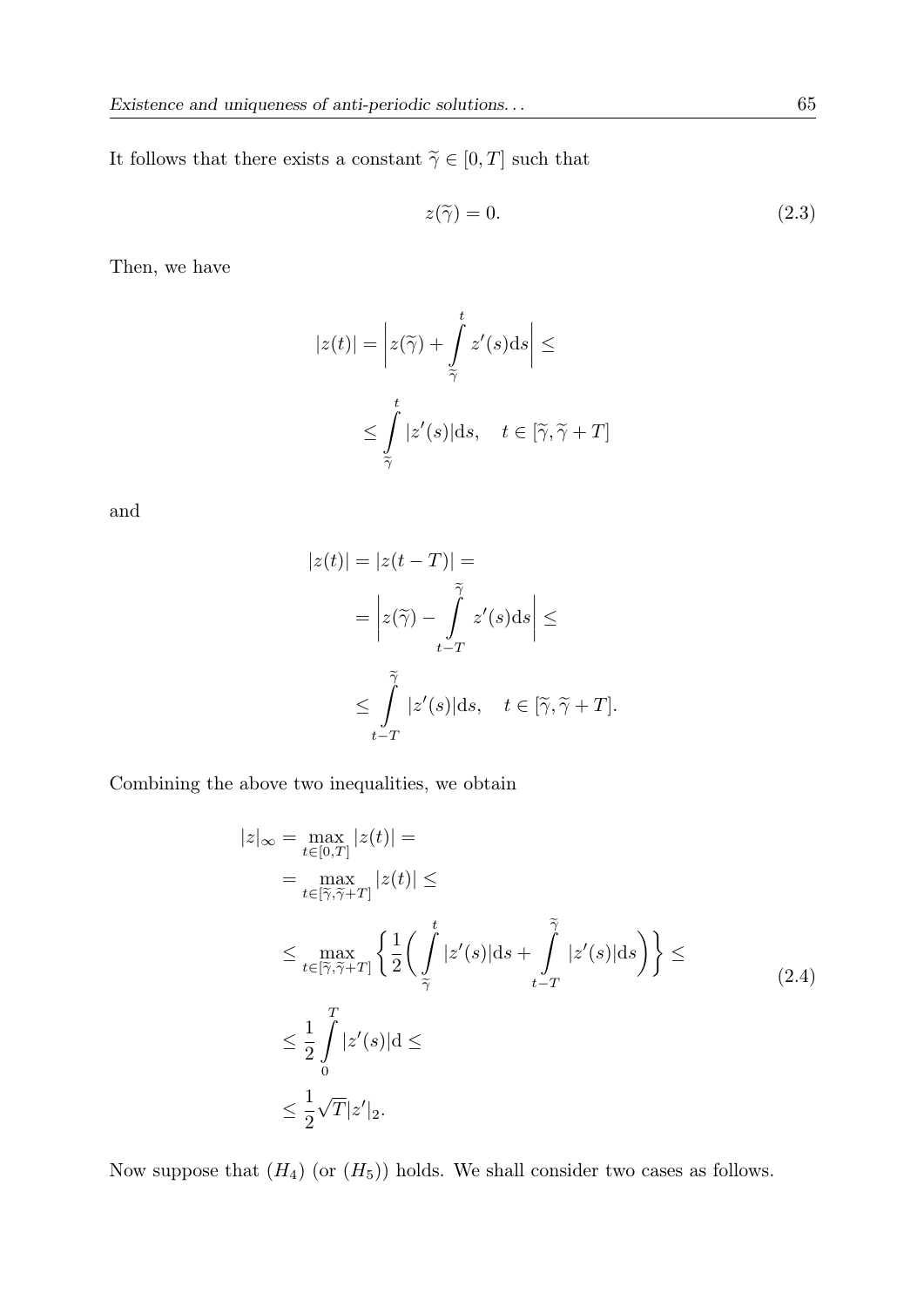*Case 1.* If  $(H_4)$  holds, multiplying both sides of  $(2.2)$  by  $z^{(n)}(t)$  and then integrating them from 0 to T, we have from  $(H_1)$  and (2.4) that

$$
\begin{split} |z^{(n)}|_{2}^{2}&=\int\limits_{0}^{T}|z^{(n)}(t)|^{2}dt=\int\limits_{0}^{T}|F_{2}(t)-F_{1}(t)||z^{(n)}(t)|dt\leq\alpha\int\limits_{0}^{T}|x_{2}(t+\theta)-x_{1}(t+\theta)||z^{(n)}(t)|dt+\\ &+\beta\int\limits_{0}^{T}|x_{2}^{(n-1)}(t+\theta)-x_{1}^{(n-1)}(t)||z^{(n)}(t)|dt+\gamma\int\limits_{0}^{T}|x_{2}(t)-x_{1}(t)||z^{(n)}(t)|dt+\\ &+\delta\int\limits_{0}^{T}|x_{2}^{(n-1)}(t)-x_{1}^{(n-1)}(t)||z^{(n)}(t)|dt+\epsilon\int\limits_{0}^{T}|x_{2}(t-\tau(t))-x_{1}(t-\tau(t))||z^{(n)}(t)|dt+\\ &+\eta\int\limits_{0}^{T}|x_{2}^{(n-1)}(t-\sigma(t))-x_{1}^{(n-1)}(t-\sigma(t))||z^{(n)}(t)|dt\leq\\ &\leq\alpha\Big(\int\limits_{0}^{T}|x_{2}(t+\theta)-x_{1}(t+\theta)|^{2}dt\Big)^{\frac{1}{2}}\Big(\int\limits_{0}^{T}|z^{(n)}(t)|^{2}dt\Big)^{\frac{1}{2}}+\\ &+\beta\Big(\int\limits_{0}^{T}|x_{2}^{(n-1)}(t+\theta)-x_{1}^{(n-1)}(t+\theta)|^{2}dt\Big)^{\frac{1}{2}}\Big(\int\limits_{0}^{T}|z^{(n)}(t)|^{2}dt\Big)^{\frac{1}{2}}+\\ &+\gamma|z|_{\infty}\int\limits_{0}^{T}|z^{(n)}(t)|dt+\epsilon|z|_{\infty}\int\limits_{0}^{T}|z^{(n)}(t)|dt+\delta\Big(\int\limits_{0}^{T}|z^{(n-1)}(t)|^{2}dt\Big)^{\frac{1}{2}}\Big(\int\limits_{0}^{T}|z^{(n)}(t)|^{2}dt\Big)^{\frac{1}{2}}+\\ &+\eta\Big(\int\limits_{0}^{T}|x_{2}^{(n-1)}(t-\sigma(t))-x_{1}^{(n-1)}(t-\sigma(t))|^{2}dt\Big)^{\frac{1}{2}}\Big(\int\limits_{0}^{T}|z^{(n)}(t)|^{2}dt\Big)^{\frac{1}{2}}\leq\\ &
$$

It follows from  $(H_4)$  that

$$
z^{(n)}(t) \equiv 0 \text{ for all } t \in \mathbb{R}.\tag{2.5}
$$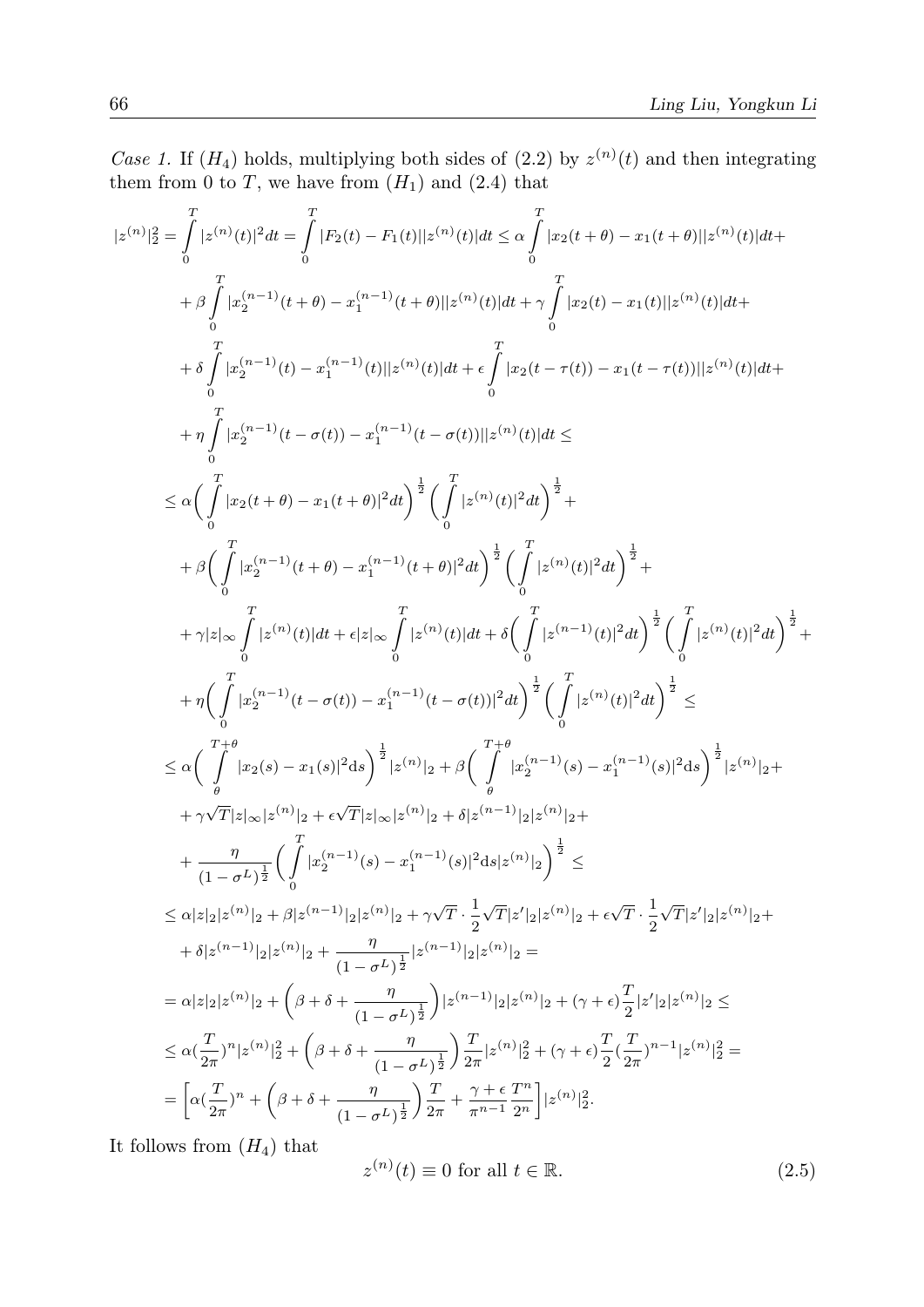Since  $z^{(n-2)}(0) = z^{(n-2)}(T)$ , there exists a constant  $\xi_{n-1} \in [0,T]$  such that  $z^{(n-1)}(\xi_{n-1})=0$ , then, in view of (2.5), we get

$$
z^{(n-1)}(t) \equiv 0 \text{ for all } t \in \mathbb{R}.\tag{2.6}
$$

By using a similar argument as that in the proof of  $(2.6)$ , in view of  $(2.3)$ , we can show

$$
z(t) \equiv z'(t) \equiv \ldots \equiv z^{(n-2)}(t) \equiv 0 \text{ for all } t \in \mathbb{R}.
$$

Thus,  $x_1(t) \equiv x_2(t)$ , for all  $t \in \mathbb{R}$ . Therefore, Eq. (1.1) has at most one anti-periodic solution.

*Case 2.* If  $(H_5)$  holds, multiplying both sides of  $(2.2)$  by  $z^{(n-1)}(t)$  and then integrating them from 0 to T, together with (2.4), we can obtain from  $(H_1)$  and  $(H_2)$  that

$$
m|z^{(n-1)}|_2^2 = \int_0^T m|x_1^{(n-1)}(t) - x_2^{(n-1)}(t)|^2 dt \le
$$
  
\n
$$
\leq \int_0^T |F(t, u_1, u_2, u_3, x_1^{(n-1)}, u_4, u_5) - F(t, u_1, u_2, u_3, x_2^{(n-1)}, u_4, u_5)| \times
$$
  
\n
$$
\times |x_1^{(n-1)} - x_2^{(n-1)}| dt \leq
$$
  
\n
$$
\leq \int_0^T \delta |x_1^{(n-1)}(t) - x_2^{(n-1)}(t)| |z^{(n-1)}(t)| dt =
$$
  
\n
$$
= \delta |z^{(n-1)}|_2^2.
$$
\n(2.7)

By using a similar argument as that in the proof of Case 1, in view of  $(2.3)$ ,  $(H_5)$  and  $(2.7)$ , we obtain

$$
z(t) \equiv z'(t) \equiv \cdots \equiv z^{(n-1)}(t) \equiv 0 \text{ for all } t \in \mathbb{R}.
$$

Hence,  $x_1(t) \equiv x_2(t)$ , for all  $t \in \mathbb{R}$ . Therefore, Eq. (1.1) has at most one anti-periodic solution. The proof of Lemma 2.5 is now complete. solution. The proof of Lemma 2.5 is now complete.

### 3. MAIN RESULTS

**Theorem 3.1.** *Let*  $(H_3)$  *hold. Assume that either condition*  $(H_4)$  *or condition*  $(H_5)$ *is satisfied. Then Eq.* (1.1) *has a unique anti-periodic solution.*

*Proof.* Let

$$
\mathbb{X} = \left\{ x \in C_T^{n-1, \frac{1}{2}} : x\left(t + \frac{T}{2}\right) = -x(t), \text{ for all } t \in \mathbb{R} \right\}
$$

and

$$
\mathbb{Y} = \left\{ x \in C_T^{n-2, \frac{1}{2}} : x(t + \frac{T}{2}) = -x(t), \text{ for all } t \in \mathbb{R} \right\}.
$$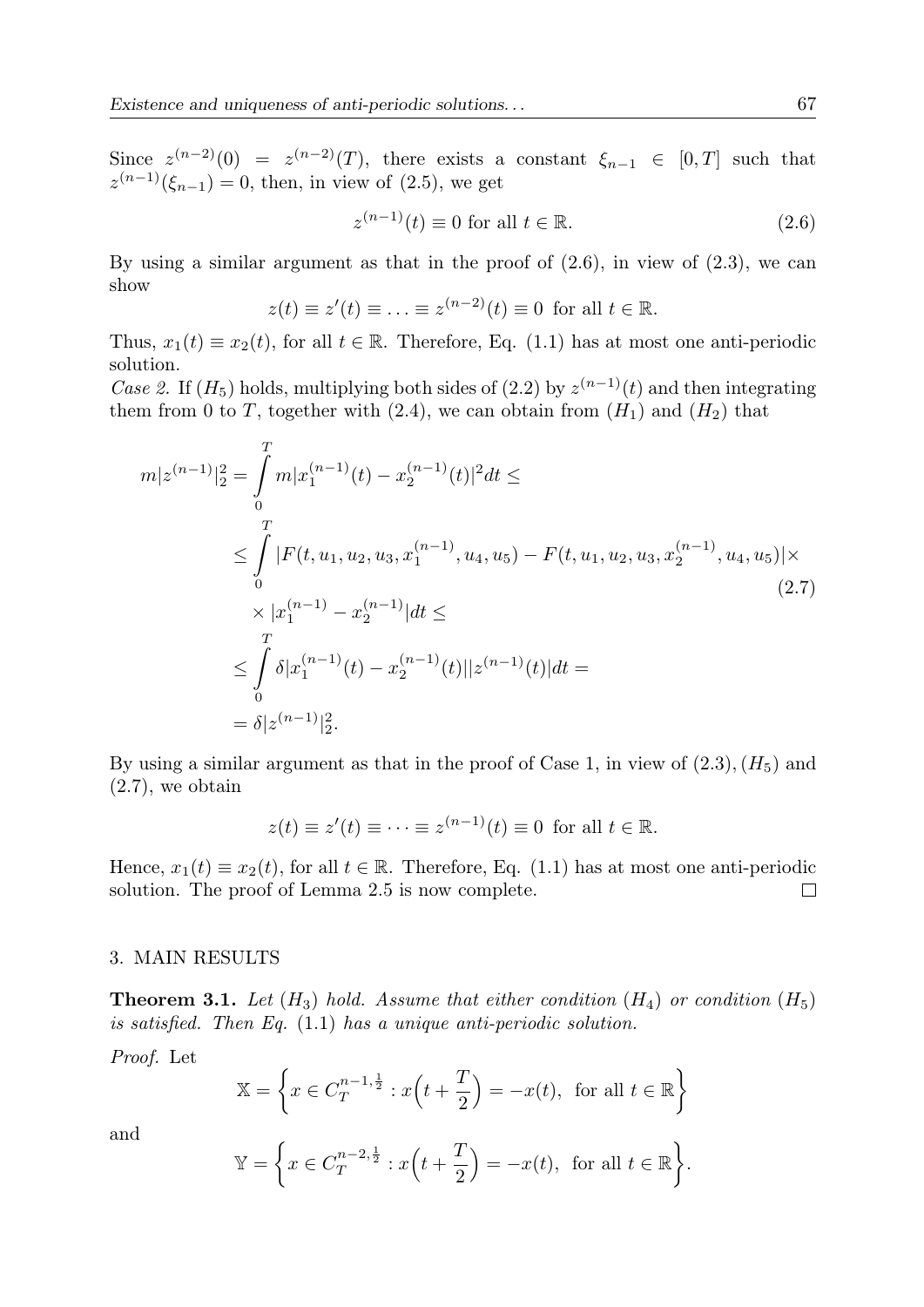Then  $X$  and  $Y$  are two Banach spaces with the norms

$$
||x||_{\mathbb{X}} = \max\{|x|_{\infty}, |x'|_{\infty}, \cdots, |x^{(n-1)}|_{\infty}\}
$$

and

$$
||x||_{{\mathbb{Y}}} = \max\{|x|_{\infty}, |x'|_{\infty}, \cdots, |x^{(n-2)}|_{\infty}\},\
$$

respectively.

Define a linear operator  $L : D(L) \subset \mathbb{X} \to \mathbb{Y}$  by setting

$$
Lx = x^{(n)} \text{ for all } x \in D(L),
$$

where  $D(L) = \{x \in \mathbb{X} : x^{(n)} \in L^2[0,T]\}$  and  $N : \mathbb{X} \to \mathbb{Y}$  by setting

$$
Nx = F(t, x_t, x_t^{(n-1)}, x(t), x^{(n-1)}(t), x(t - \tau(t)), x^{(n-1)}(t - \sigma(t))).
$$

It is easy to see that

$$
\text{Ker } L = 0 \text{ and } \text{Im } L = \left\{ x \in \mathbb{Y} : \int_{0}^{T} x(s) \, \mathrm{d}s = 0 \right\} = \mathbb{Y}.
$$

Thus dim Ker  $L = 0 = \text{codim Im } L$ , and L is a linear Fredholm operator of index zero.

Define the continuous projector  $P : \mathbb{X} \to \text{Ker } L$  and the averaging projector  $Q: \mathbb{Y} \to \mathbb{Y}$  by

$$
Px = \frac{1}{T} \int_{0}^{T} x(s) \mathrm{d}s
$$

and

$$
Qy = \frac{1}{T} \int_{0}^{T} y(s) \, \mathrm{d}s.
$$

Hence Im  $P = \text{Ker } L$  and  $\text{Ker } Q = \text{Im} L$ . Denoting by  $L_P^{-1} : \text{Im } L \to D(L) \cap \text{Ker } P$ the inverse of  $L |_{D(L) \cap \text{Ker } P}$ , we have

$$
L_P^{-1}x(t) = \sum_{i=0}^{n-1} \frac{t^i}{i!}h_i + \frac{1}{(n-1)!} \int_0^t (t-s)^{n-1}x(s)ds,
$$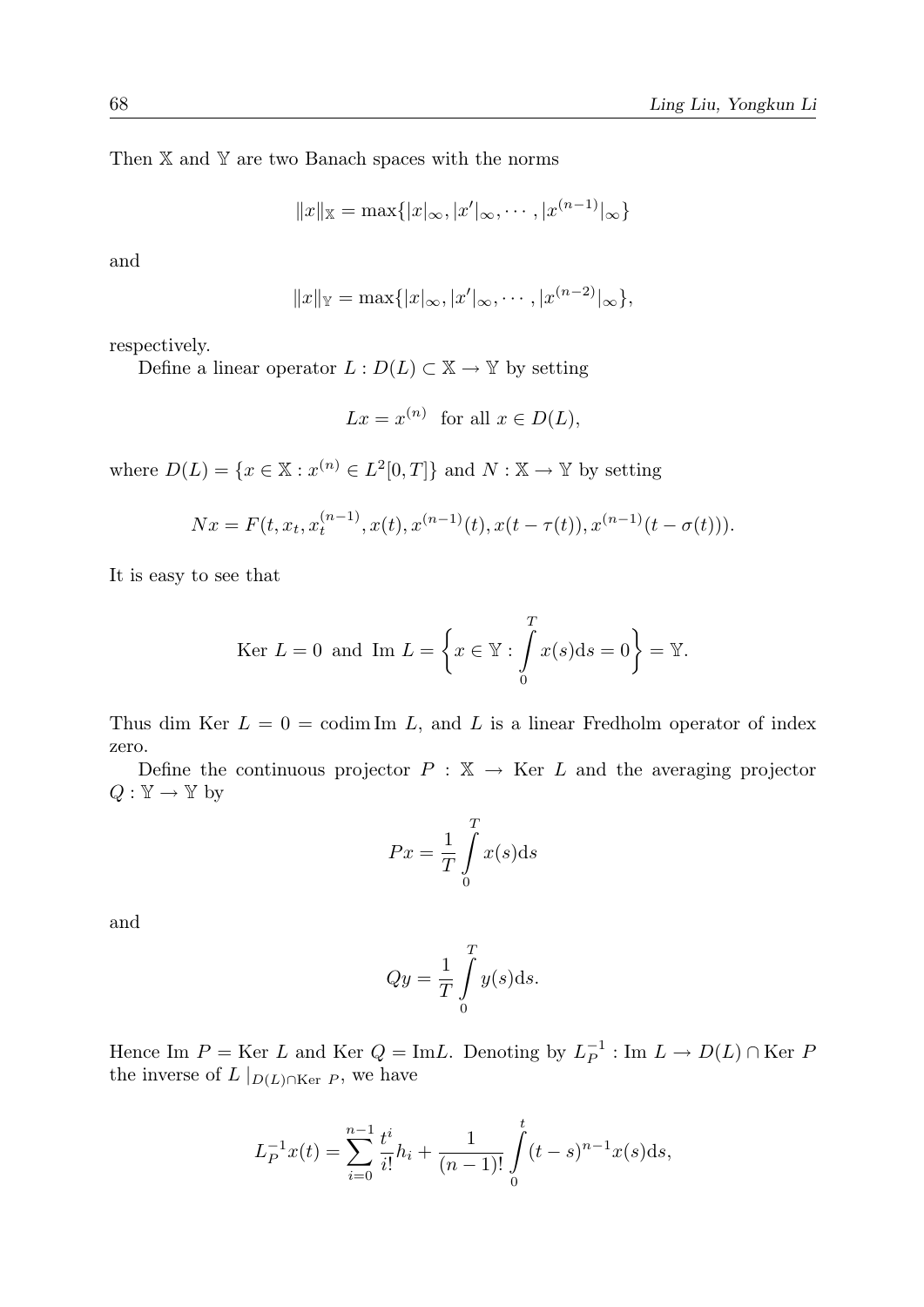in which  $h_i$   $(i = 0, 1, \dots, n - 1)$  are decided by  $EZ = B$ , where

$$
E = \begin{pmatrix} 2 & 0 & 0 & \cdots & 0 & 0 \\ c_1 & 2 & 0 & \cdots & 0 & 0 \\ c_2 & c_1 & 2 & \cdots & 0 & 0 \\ \vdots & \vdots & \vdots & & \vdots & \vdots \\ c_{n-2} & c_{n-3} & c_{n-4} & \cdots & 2 & 0 \\ c_{n-1} & c_{n-2} & c_{n-3} & \cdots & c_1 & 2 \end{pmatrix}_{n \times n, \qquad Z = \begin{pmatrix} h_{n-1} \\ h_{n-2} \\ h_{n-3} \\ \vdots \\ h_1 \\ h_0 \end{pmatrix}_{n \times 1, \qquad (n \times 1, 2 \times 2, 3 \times 3)}.
$$

 $B=(b_1, b_2, \cdots, b_n)^T$ ,  $b_i = -\frac{1}{i!} \int_0^{\frac{T}{2}} (\frac{T}{2}-s)^i x(s) ds$   $(i = 0, 1, \cdots, n-1)$ ,  $c_j = \frac{(\frac{T}{2})^j}{j!}$   $(j = j)$  $1, 2, \cdots, n-1$ ).

Clearly,  $\overline{QN}$  and  $L_p^{-1}(I-Q)N$  are continuous. Using the Arzela-Ascoli theorem, it is not difficult to show that  $QN(\overline{\Omega}), L_P^{-1}(I-Q)N(\overline{\Omega})$  are relatively compact for any open bounded set  $\Omega \subset \mathbb{X}$ . Therefore, N is L-compact on  $\overline{\Omega}$  for any open bounded set  $\Omega \subset \mathbb{X}$ .

In order to apply Lemma 2.1, we need to find appropriate open bounded subset  $\Omega$ in X. Corresponding to the operator equation  $Lx-Nx = \lambda(-Lx-N(-x)), \lambda \in (0,1],$ we have

$$
x^{(n)} = \frac{1}{1+\lambda}G(t,x) - \frac{\lambda}{1+\lambda}G(t,-x),\tag{3.1}
$$

where

$$
G(t, x) = F(t, x_t, x_t^{(n-1)}, x(t), x^{(n-1)}(t), x(t - \tau(t)), x^{(n-1)}(t - \sigma(t)))
$$

and

$$
G(t, -x) = F(t, -x_t, -x_t^{(n-1)}, -x(t), -x^{(n-1)}(t), -x(t - \tau(t)), -x^{(n-1)}(t - \sigma(t))).
$$

Suppose that  $x \in \mathbb{X}$  is an arbitrary anti-periodic solution of Eq. (3.1). Then, by using a similar argument as that in the proof of (2.4), we have

$$
|x|_{\infty} \le \frac{1}{2}\sqrt{T}|x'|_2.
$$
\n(3.2)

In view of  $(H_4)$  and  $(H_5)$ , we consider two cases as follows.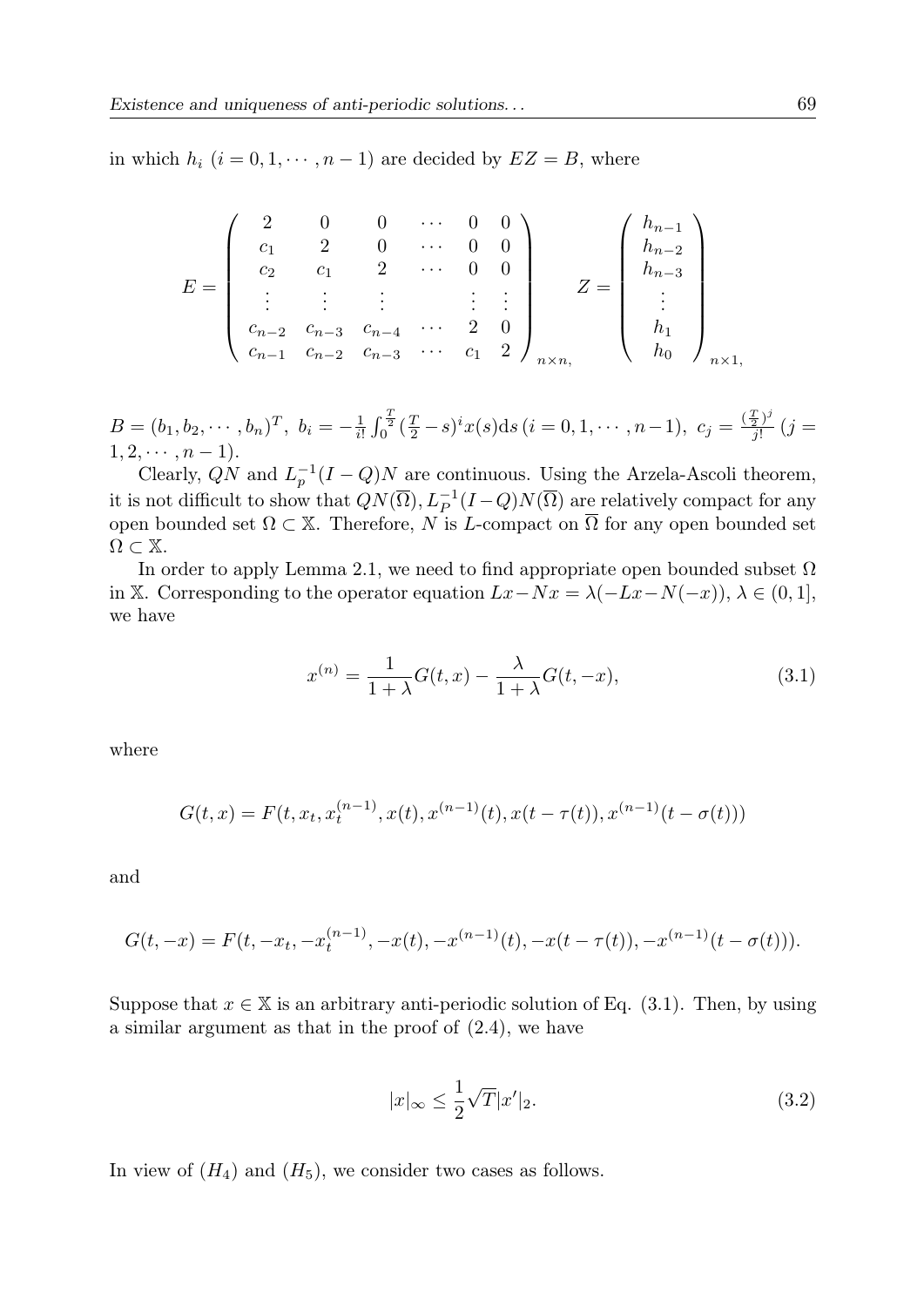*Case 1.* If  $(H_4)$  holds, multiplying both sides of Eq. (3.1) by  $x^{(n)}$  and then integrating it from 0 to  $T$ , in view of Lemma 2.2 - Lemma 2.4, we obtain

$$
|x^{(n)}|_{2}^{2} = \int_{0}^{T} |x^{(n)}(t)|^{2} dt = \int_{0}^{T} \left| \frac{1}{1+\lambda} G(t,x) - \frac{\lambda}{1+\lambda} G(t,-x) \right| |x^{(n)}(t)| dt \le
$$
  
\n
$$
\leq \left( \frac{1}{1+\lambda} + \frac{\lambda}{1+\lambda} \right) \int_{0}^{T} \max \left\{ |G(t,x)|, |G(t,-x)| \right\} |x^{(n)}(t)| dt =
$$
  
\n
$$
= \int_{0}^{T} \max \left\{ |G(t,x)|, |G(t,-x)| \right\} |x^{(n)}(t)| dt \le
$$
  
\n
$$
\leq \int_{0}^{T} \max \left\{ |G(t,x) - G(t,0)|, |G(t,-x) - G(t,0)| \right\} |x^{(n)}(t)| dt + \int_{0}^{T} |G(t,0)| |x^{(n)}(t)| dt \le
$$
  
\n
$$
\leq \alpha \int_{0}^{T} |x(t+\theta)| |x^{(n)}(t)| dt + \beta \int_{0}^{T} |x^{(n-1)}(t+\theta)| |x^{(n)}(t)| dt + \gamma \int_{0}^{T} |x(t)| |x^{(n)}(t)| dt +
$$
  
\n
$$
+ \delta \int_{0}^{T} |x^{(n-1)}(t)| |x^{(n)}(t)| dt + \epsilon \int_{0}^{T} |x(t-\tau(t))| |x^{(n)}(t)| dt +
$$
  
\n
$$
+ \eta \int_{0}^{T} |x^{(n-1)}(t-\sigma(t))| |x^{(n)}(t)| dt + \int_{0}^{T} |G(t,0)| |x^{(n)}(t)| dt \le
$$
  
\n
$$
\leq \alpha |x|_{2} |x^{(n)}|_{2} + \beta |x^{(n-1)}|_{2} |x^{(n)}|_{2} + \gamma \sqrt{T} \cdot \frac{1}{2} \sqrt{T} |x'|_{2} |x^{(n)}|_{2} + \epsilon \sqrt{T} \cdot \frac{1}{2} \sqrt{T} |x'|_{2} |x^{(n)}|_{2} +
$$
  
\n
$$
+ \delta |x^{(n-1)}|_{2} |x^{(n)}|_{2} + \frac{\eta}{(1-\sigma^{L})^{\frac{1}{2}}} |x^{(
$$

which, together with  $(H_4)$ , implies that there exists a positive constant  $D_1$  such that

$$
|x^{(j)}|_2 \le \left(\frac{T}{2\pi}\right)^{n-j} |x^{(n)}|_2 < D_1, \quad j = 1, 2, \cdots, n. \tag{3.4}
$$

Since  $x^{(j)}(0) = x^{(j)}(T)$   $(j = 0, 1, 2, \dots, n-1)$ , it follows that there exists a constant  $\zeta_j \in [0, T]$  such that

$$
x^{(j+1)}(\zeta_j) = 0
$$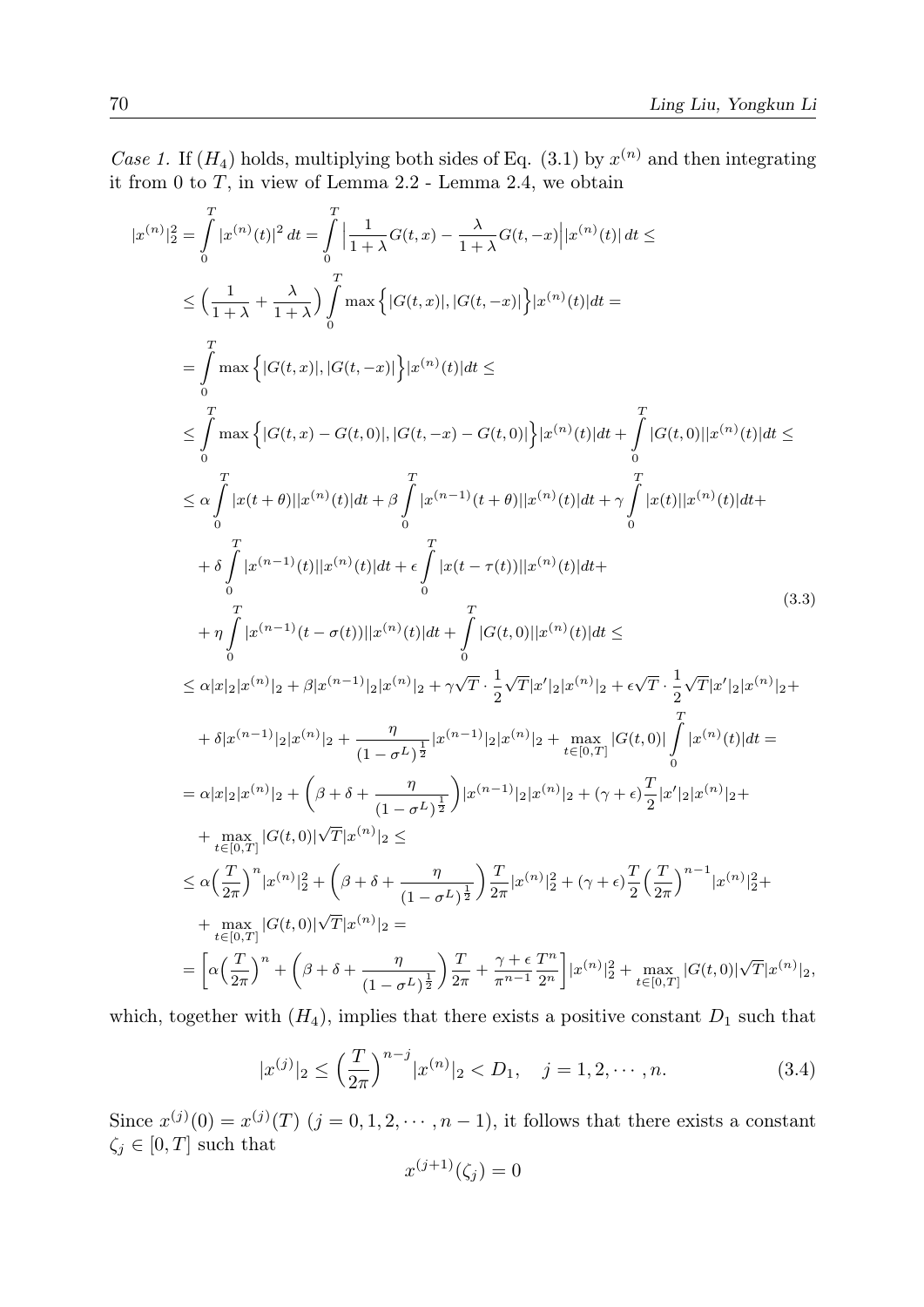and

$$
|x^{(j+1)}(t)| = |x^{(j+1)}(\zeta_j) + \int_{\zeta_j}^t x^{(j+2)}(s)ds| \le \int_0^t |x^{(j+2)}(t)|dt \le \sqrt{T}|x^{(j+2)}|_2, \quad (3.5)
$$

where  $j = 0, 1, 2, \dots, n-2, t \in [0, T].$ 

Together with (3.2) and (3.4),(3.5) implies that there exists a positive constant  $D_2$  such that

$$
|x^{(j)}|_{\infty} \le \sqrt{T} |x^{(j+1)}|_2 \le D_2, \quad j = 0, 1, 2, \cdots, n-1,
$$

which implies that, for all possible anti-periodic solutions  $x(t)$  of (3.1), there exists a constant  $M_1$  such that

$$
\max_{1 \le j \le n-1} |x^{(j)}|_{\infty} < M_1. \tag{3.6}
$$

*Case 2.* If  $(H_5)$  holds, multiplying both sides of Eq. (3.1) by  $x^{(n-1)}(t)$  and then integrating them from 0 to T, by  $(H_5)$  and  $(3.2)$ , we have

$$
m|x^{(n-1)}|_{2}^{2} = \int_{0}^{T} m|x^{(n-1)}(t)||x^{(n-1)}(t)|dt \le
$$
  
\n
$$
\leq \int_{0}^{T} |F(t, u_1, u_2, u_3, x^{(n-1)}(t), u_4, u_5) - F(t, u_1, u_2, u_3, 0, u_4, u_5)||x^{(n-1)}(t)|dt \le
$$
  
\n
$$
\leq \int_{0}^{T} \delta |x^{(n-1)}(t)||x^{(n-1)}(t)|dt =
$$
  
\n
$$
= \delta |x^{(n-1)}|_{2}^{2},
$$

which implies from  $(H_5)$  that there exists a positive constant  $\overline{D_2} > 0$  such that

$$
|x^{(j)}|_{\infty} \le \sqrt{T} |x^{(x^{(j+1)})}|_2 \le \overline{D_2}, \quad j = 0, 1, 2, \cdots, n-2.
$$
 (3.7)

Multiplying both sides of Eq. (3.1) by  $x^{(n)}(t)$  and then integrating it from 0 to T, by  $(H_5)$ ,  $(3.2)$ ,  $(3.3)$  and  $(3.7)$ , we obtain

$$
|x^{(n)}|_{2}^{2} = \int_{0}^{T} |x^{(n)}(t)|^{2} dt \le
$$
  
\n
$$
\leq \alpha |x|_{2} |x^{(n)}|_{2} + \left(\beta + \delta + \frac{\eta}{(1 - \sigma^{L})^{\frac{1}{2}}}\right) |x^{(n-1)}|_{2} |x^{(n)}|_{2} + (\gamma + \epsilon) \frac{T}{2} |x'|_{2} |x^{(n)}|_{2} +
$$
  
\n
$$
+ \max_{t \in [0,T]} |G(t,0)| \sqrt{T} |x^{(n)}|_{2} \le
$$
  
\n
$$
\leq \alpha \overline{D_{2}} |x^{(n)}|_{2} + \left(\beta + \delta + \frac{\eta}{(1 - \sigma^{L})^{\frac{1}{2}}}\right) \overline{D_{2}} |x^{(n)}|_{2} + (\gamma + \epsilon) \frac{T}{2} \overline{D_{2}} |x^{(n)}|_{2} +
$$
  
\n
$$
+ \max_{t \in [0,T]} |G(t,0)| \sqrt{T} |x^{(n)}|_{2},
$$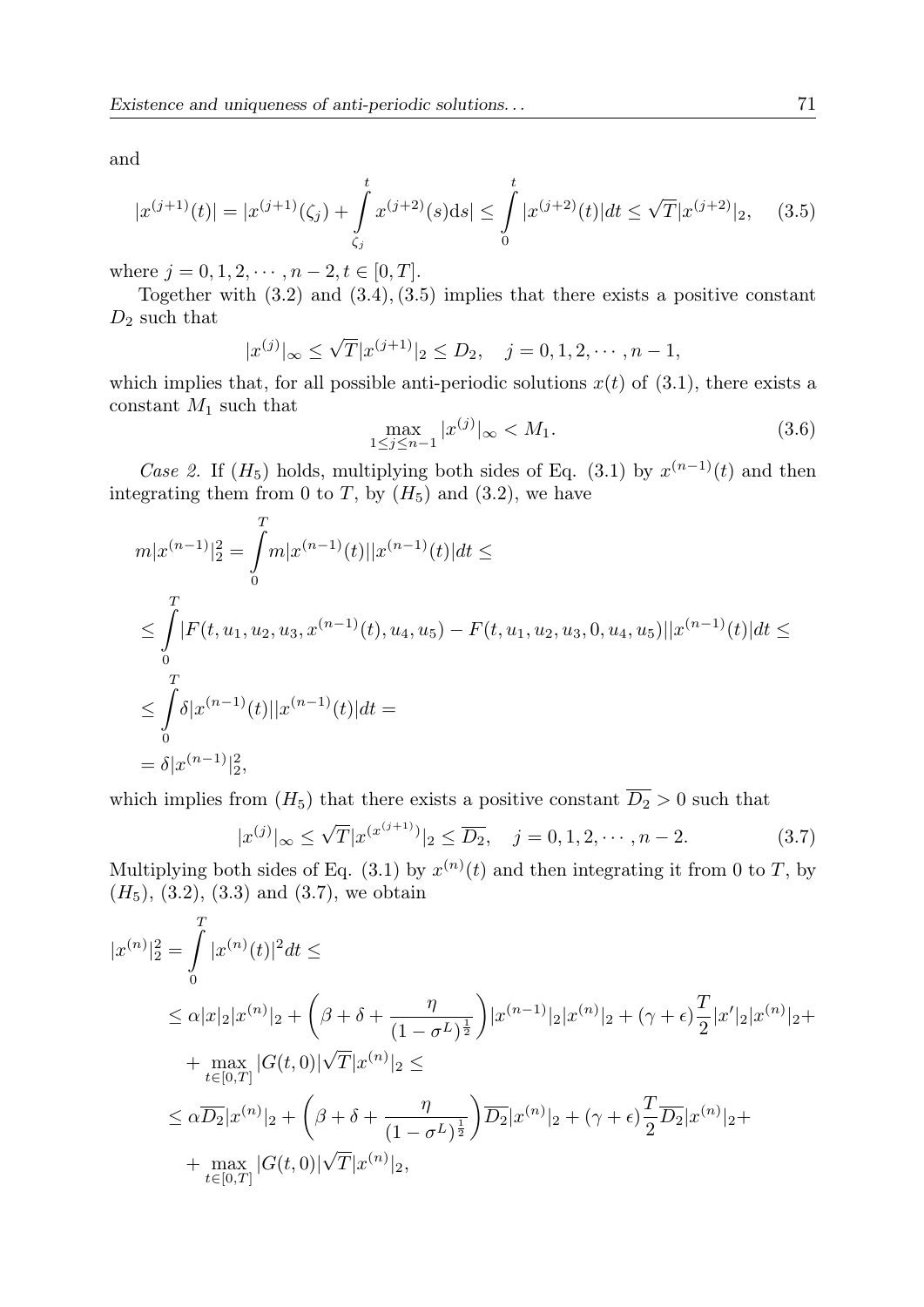it follows from (3.5) that there exists a positive constant  $\overline{D_1}$ 

$$
|x^{(n-1)}(t)| \le \sqrt{T} |x^{(n)}|_2 \le \overline{D_1}.
$$
\n(3.8)

Therefore, in view of  $(3.7)$  and  $(3.8)$ , for all possible anti-periodic solutions  $x(t)$  of  $(3.1)$ , there exists a constant  $M_1$  such that

$$
\max_{1 \le j \le n-1} |x^{(j)}|_{\infty} < \widetilde{M}_1,
$$

which, together with  $(3.6)$ , implies that

$$
\max_{1 \le j \le n-1} |x^{(j)}|_{\infty} < M_1 + \widetilde{M}_1 + 1 := M.
$$

Take

$$
\Omega = \{x \in \mathbb{X} : \|x\|_{\mathbb{X}} < M\}.
$$

It is clear that  $\Omega$  satisfies all the requirement in Lemma 2.1 and that condition  $(H)$ is satisfied. In view of all the discussions above, we conclude from Lemma 2.1 and Lemma 2.5 that Eq. (3.1) has a unique anti-periodic solution. This completes the proof.  $\Box$ 

## 4. AN EXAMPLE

**Example 4.1.** Let  $F(t, x, y, z, g, h, j) = -\frac{1}{4}y \cos t - \frac{1}{8}g - \frac{1}{6\pi}h - \frac{3}{8}j \cos^4 t$ , for all  $t, y, g, \hat{h}, j \in \mathbb{R}$ . Then the following equation

$$
x'' + \frac{1}{4}(\cos t)x'(t+2) + \frac{1}{8}x'(t) + \frac{1}{6\pi}x(t-\cos^2 t) + \frac{3}{8}x'(t-\sin^2 t) = \frac{1}{40}\sin t \quad (4.1)
$$

has a unique anti-periodic solution with period  $2\pi$ .

*Proof.* By (4.1), we have  $\alpha = \gamma = 0, \delta = \frac{1}{8}, \epsilon = \frac{1}{6\pi}, \eta = \frac{3}{8}$ . It is obvious that assumptions  $(H_3)$  and  $(H_4)$  hold. Hence, by Theorem 3.1, Eq. (4.1) has a unique anti-periodic solution with period  $2\pi$ .  $\Box$ 

#### Acknowledgments

*This work is supported by the National Natural Sciences Foundation of People's Republic of China under Grant 10971183.*

#### REFERENCES

- [1] Q.Y. Fan, W.T. Wang, X.J. Yi, *Anti-periodic solutions for a class of nonlinear* n*th-order differential equations with delays*, J. Comput. Appl. Math. 230 (2009), 762–769.
- [2] S. Lu, Z. Gui, *On the existence of periodic solutions to* p*-Laplacian Rayleigh differential equation with a delay*, J. Math. Anal. Appl. 325 (2007), 685–702.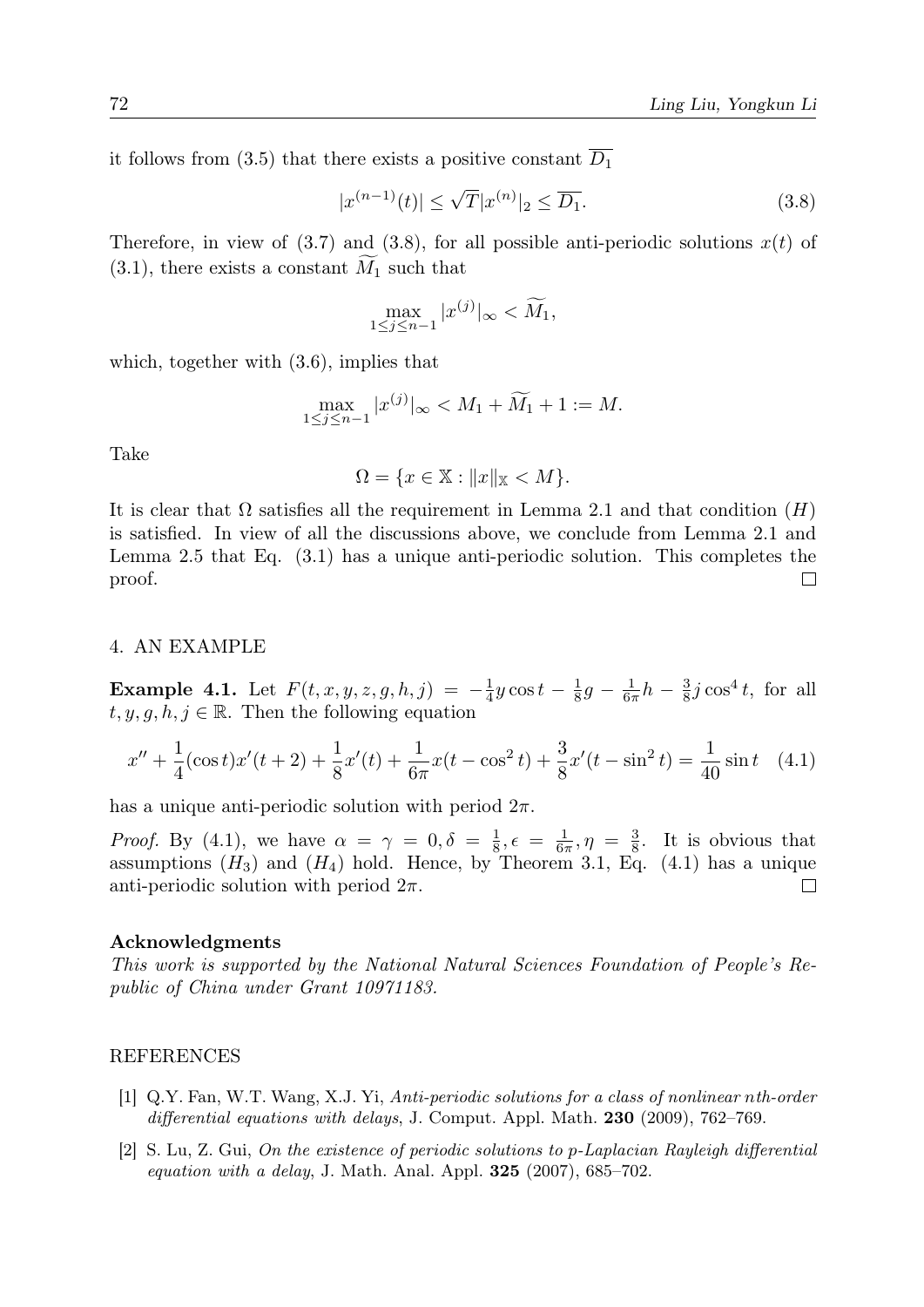- [3] M. Zong, H. Liang, *Periodic solutions for Rayleigh type* p*-Laplacian equation with deviating arguments*, Appl. Math. Lett. 206 (2007), 43–47.
- [4] F. Zhang, Y. Li, *Existence and uniqueness of periodic solutions for a kind of duffing type* p*-Laplacian equation*, Nonlinear Anal.: RWA 9 (2008) 3, 985–989.
- [5] H. Gao, B.W. Liu, *Existence and uniqueness of periodic solutions for forced Rayleigh-type equations*, Appl. Math. Comp. 211 (2009), 148–154.
- [6] Y. Wang, L. Zhang, *Existence of asymptotically stable periodic solutions of a Rayleigh type equation*, Nonlinear Analysis 71 (2009), 1728–1735.
- [7] H. Chen, K. Li, D. Li, *On the existence of exactly one and two periodic solutions of Liénard equation*, Acta Math. Sinica 47 (2004) 3, 417–424 [in Chinese].
- [8] T. Chen, W. Liu, J. Zhang, M. Zhang, *The existence of anti-periodic solutions for Liénard equations*, J. Math. Study 40 (2007), 187–195 [in Chinese].
- [9] S.P. Lu, *Existence of periodic solutions to a* p*-Laplacian Liénard differential equation with a deviating argument*, Nonlinear Analysis: Theory, Methods & Applications 68 (2008), 1453–1461.
- [10] H. Okochi, *On the existence of anti-periodic solutions to nonlinear parabolic equations in noncylindrical domains*, Nonlinear Anal. 14 (1990), 771–783.
- [11] S. Aizicovici, N.H. Pavel, *Anti-periodic solutions to a class of nonlinear differential equations in Hilbert space*, J. Funct. Anal. 99 (1991), 387–408.
- [12] A.R. Aftabizadeh, S. Aizicovici, N.H. Pavel, *On a class of second-order anti-periodic boundary value problems*, J. Math. Anal. Appl. 171 (1992), 301–320.
- [13] A.R. Aftabizadeh, N.H. Pavel, Y.K. Huang, *Anti-periodic oscillations of some second-order differential equations and optimal control problems*, J. Comput. Appl. Math. 52 (1994), 3–21.
- [14] Y.Q. Chen, *Anti-periodic solutions for semilinear evolution equations*, J. Math. Anal. Appl. 315 (2006), 337–348.
- [15] W. Ding, Y.P. Xing, M.A. Han, *Anti-periodic boundary value problems for first order impulsive functional differential equations*, Appl. Math. Comput. 186 (2007), 45–53.
- [16] Y.Q. Chen, J.J. Nieto, D. O'Regan, *Anti-periodic solutions for fully nonlinear first-order differential equations*, Math. Comput. Modelling 46 (2007), 1183–1190.
- [17] C.X. Ou, *Anti-periodic solutions for high-order Hopfield neural networks*, Comput. Math. Appl. 56 (2008), 1838–1844.
- [18] Z.H. Liu, *Anti-periodic solutions to nonlinear evolution equations*, J. Funct. Anal. 258 (2010), 2026–2033.
- [19] F.J. Delvos, L. Knoche, *Lacunary interpolation by antiperiodic trigonometric polynomials*, BIT 39 (1999), 439–450.
- [20] J.Y. Du, H.L. Han, G.X. Jin, *On trigonometric and paratrigonometric Hermite interpolation*, J. Approx. Theory 131 (2004), 74–99.
- [21] H.L. Chen, *Antiperiodic wavelets*, J. Comput. Math. 14 (1996), 32–39.